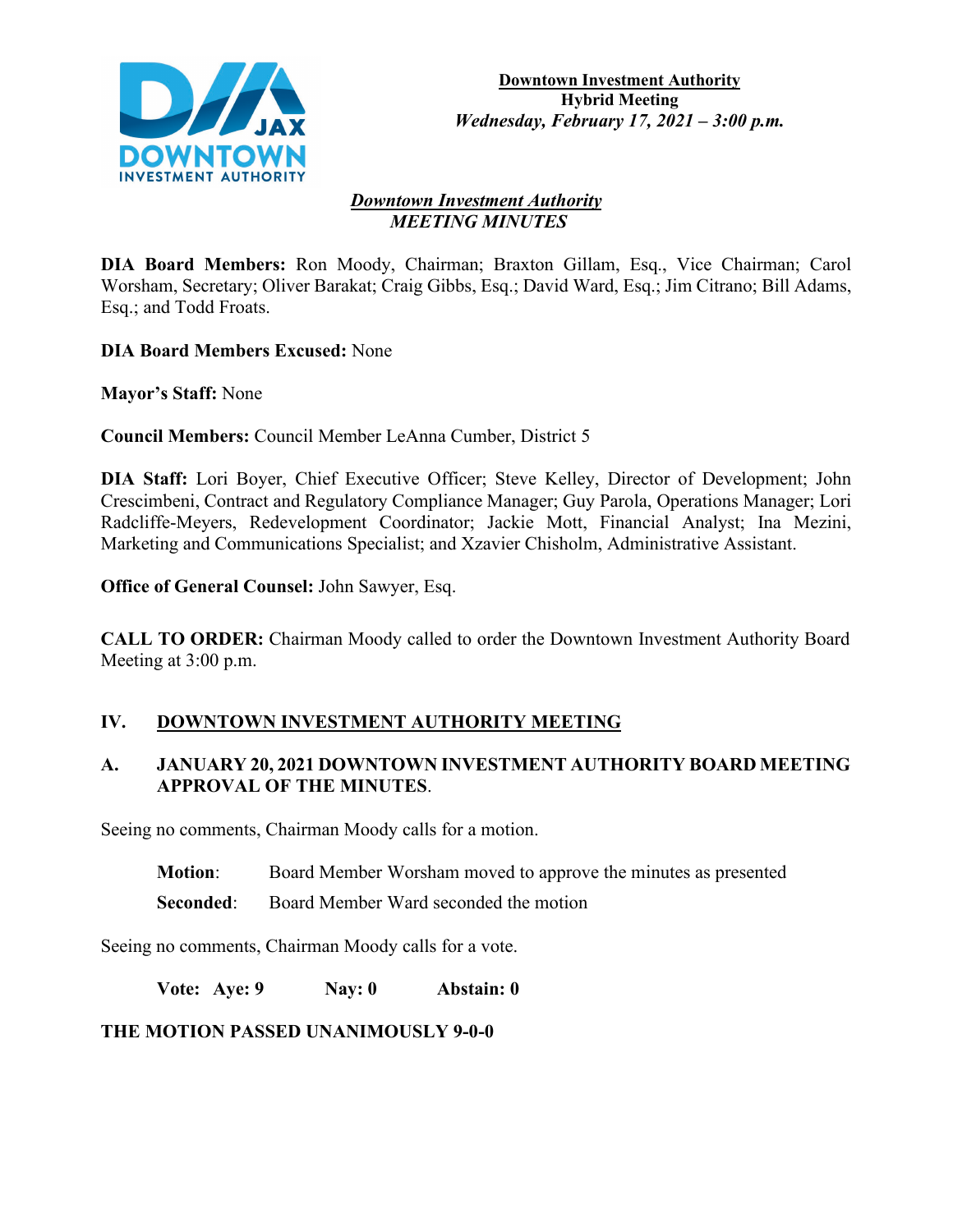### **B. RESOLUTION 2021-02-05 METER RENTAL (BAGGING) RATE SCHEDULE**

### **A RESOLUTION OF THE DOWNTOWN INVESTMENT AUTHORITY ("DIA") INSTRUCTING ITS CHIEF EXECUTIVE OFFICER ("CEO") AND THE CITY'S PUBLIC PARKING OFFICER TO ADOPT A REVISED METER RENTAL (BAGGING) RATE SCHEDULE; PROVIDING FOR AN EFFECTIVE DATE.**

Chairman Moody gives the floor to Lori Boyer, Chief Executive Officer, and John Crescimbeni, Contract and Regulatory Compliance Manager, who requested to defer the resolution until the March meeting, citing a recommendation for changes to the rate table by a DIA consultant.

**Deferred** by Chairman Moody.

## **C. UPDATE ON METER BAGGING POLICY**

Chairman Moody gives the floor to Mr. Crescimbeni to provide an update on the Meter Bagging Policy.

Mr. Crescimbenin summarized the Meter Bagging Policy as follows:

- Providing space on the street to be used by ride sharing services between the hours of 6:00 p. m. and 2:00 a. m. No more than two contiguous spaces on any given segment of a blog in between two perpendicular streets.
- Limiting meter bagging for businesses to no more than 72 hours in any 90-day period and adjusting rates to further disincentivize the use of those spaces so that they may better facilitate traffic in and out of downtown to street-front merchants and businesses.

Board Member Barakat requested clarification on rate increases previously recommend versus the ones referenced in the exhibit in the proposed resolution. Mr. Crescimbeni and CEO Boyer clarified that previous resolutions regarding parking rates have already gone into effect and those were related to on-street parking rates and garage rates. The proposed resolution concerns meter bagging rates.

Board Member Adams asked how the Haahs recommendations compared to the proposed resolution. CEO Boyer replied that she is uncertain if the study includes meter bagging rates, but that the consultant suggested two or three times the hourly rate. The rate schedule in the resolution is proposing one-and-a-half times the hourly rate.

## **V. NEW BUSINESS**

No new business.